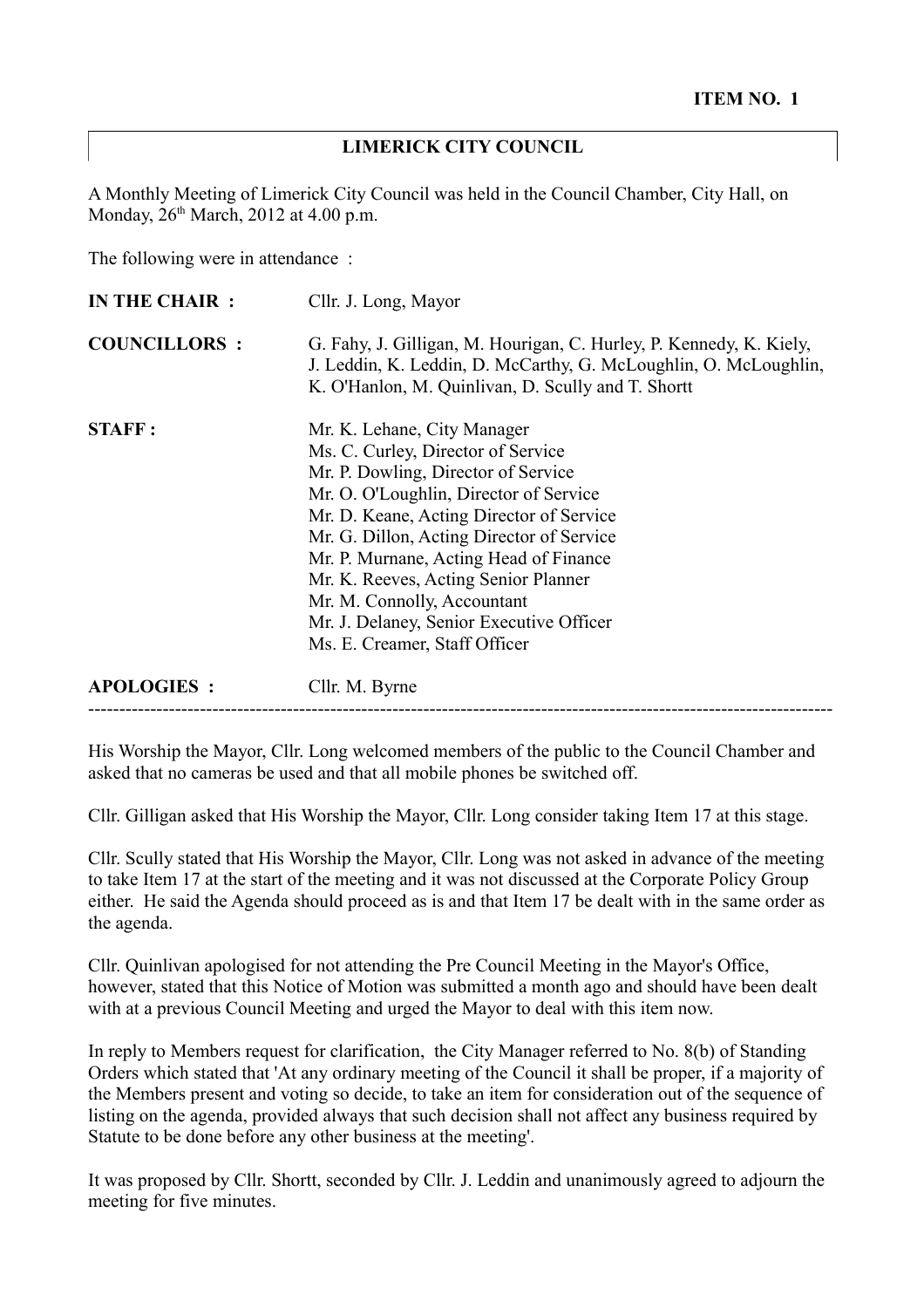The Meeting resumed at 4.24 p.m.

His Worship the Mayor, Cllr. Long stated that Items  $1 - 6$  will be dealt with first and then Item 17 would be dealt with.

His Worship the Mayor, Cllr. Long referred to Mr. Steve Collins and his family who left the country at the weekend and extended them very best wishes for the future.

## 1. **MINUTES**

On the proposition of Cllr. Kiely, seconded by Cllr. Gilligan, it was unanimously agreed :

"That the Minutes of Monthly Meeting of Limerick City Council held on  $27<sup>th</sup>$  February, 2012, copies of which were circulated, be and the same are hereby confirmed".

## **2. MINUTES**

On the proposition of Cllr. Kiely, seconded by Cllr. Gilligan, it was unanimously agreed :

"That the Minutes of Adjourned Monthly Meeting of Limerick City Council held on 6<sup>th</sup> March, 2012, copies of which were circulated, be and the same are hereby confirmed".

## **3. MINUTES**

On the proposition of Cllr. Kiely, seconded by Cllr. Gilligan, it was unanimously agreed :

"That the Minutes of Special Meeting of Limerick City Council held on 24<sup>th</sup> February, 2012, copies of which were circulated, be and the same are hereby confirmed".

# **4. MINUTES**

On the proposition of Cllr. Kiely, seconded by Cllr. Gilligan, it was unanimously agreed :

"That the Minutes of Special Meeting of Limerick City Council held on  $27<sup>th</sup>$  February, 2012, copies of which were circulated, be and the same are hereby confirmed".

Cllr. Scully asked that a correction be made to the Minutes. He said Cllr. Bourke was impartial and fair as Mayor, and not partial as stated in the minutes.

### **5. CHAIRMAN'S REPORT, TRANSPORTATION AND INFRASTRUCTURE STRATEGIC POLICY COMMITTEE MEETING HELD ON 12TH MARCH, 2012.**

The Chairman's Report, Transportation and Infrastructure Strategic Policy Committee Meeting held on  $12<sup>th</sup> March$ , 2012, was noted.

Cllr. O'Hanlon stated that, in his opinion, the Chairman's Report does not reflect accurately the matters raised at the Meeting adding that Shannon Airport was discussed at the meeting, however, no reference is made to same in the Chairman's Report. He pointed out that presentations are being given at meetings which leave very little time for discussion on other matters.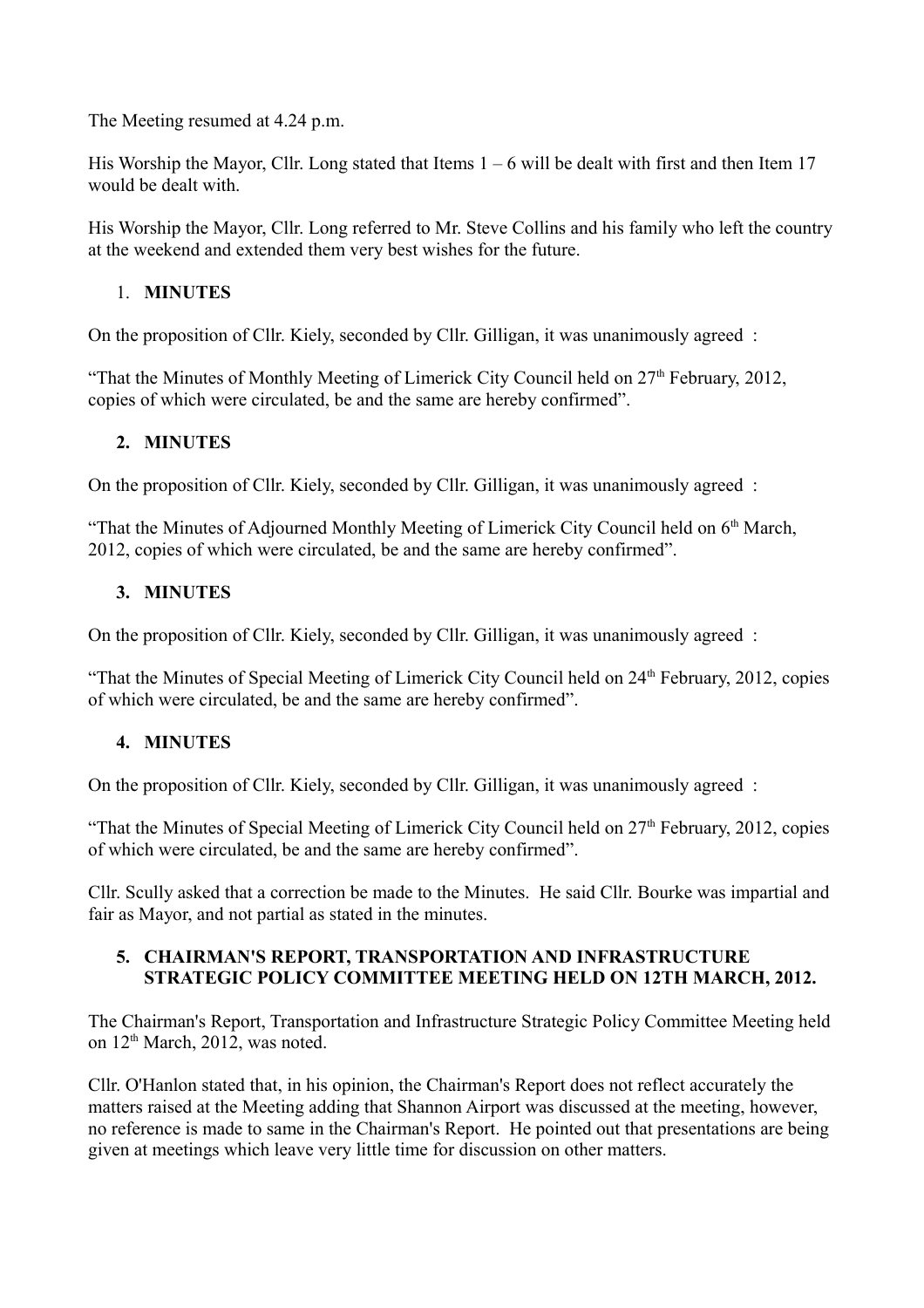In reply, the Acting Director of Service (Transportation and Infrastructure) stated that the Chairman's Report is only a synopsis of what went on at the meeting adding that the Minutes are more detailed.

Cllrs. Hourigan and G. McLoughlin congratulated all concerned on the Bike Scheme and Smarter Travel. There is great work done on Shannon Banks and Cllr. G. McLoughlin enquired if the lanes and footpaths will be extended out to the University of Limerick.

The Acting Director of Service (Transportation and Infrastructure) confirmed that the cycle lanes and footpaths will go the full way to the University.

Cllr. Hourigan asked what the present situation is in relation to the traffic wardens and was informed by the Acting Director of Service that two options are being looked at, one is to outsource the service and the other is to retain the service in-house and a decision will issue once the financial examination of same is complete.

Cllr. Quinlivan expressed concern at the condition of the road in Cosgrave Park and asked for a copy of the Roads Programme. He also asked for a copy of the Irish Water Presentation.

Cllr. Gilligan referred to the setting up of an Irish Water Authority and stated that he has no objection to the setting up of this Authority, however, he would be totally opposed to the privatisation of the water service. He stated that the Irish Water Authority should be asked to identify what they intend to do in the future.

The Acting Director of Service (Transportation and Infrastructure) agreed to circulate a copy of the Roads Programme and the Irish Water Presentation to all Members.

### **6. CHAIRMAN'S REPORT AND RECOMMENDATIONS, ECONOMIC POLICY DEVELOPMENT AND FUTURE PLANNING STRATEGIC POLICY COMMITTEE MEETING HELD ON 20TH MARCH, 2012.**

The Chairman's Report, Economic Policy Development and Future Planning Strategic Policy Committee Meeting held on 20<sup>th</sup> March, 2012, was noted.

Submitted the following Recommendation from the Economic Policy Development and Future Planning Strategic Policy Committee Meeting held on 20<sup>th</sup> March, 2012, which was adopted unanimously on the proposition of Cllr. Scully, seconded by Cllr. Hourigan :

"That the headquarters of the new local authority of Limerick and the Limerick City & County VEC should remain within the core City Centre Area".

Cllr. Scully proposed the following Recommendation :

"That Limerick City Council recommend to the Minister for Transport that :

- (1) Shannon Airport be separated from the Dublin Airport Authority.
- (2) Shannon Airport remain in the state ownership.
- (3) Limerick City Council be represented on the Board of the new Shannon Airport Authority.
- (4) In light of the central role played by Shannon Airport staff in the creation of Aer Rianta International, a company now valued at  $\epsilon$ 400m and in the ownership of the D.A.A., that Shannon's debt to the D.A.A. be written off.
- (5) Measures be put in place to ensure Shannon is adequately funded into the future.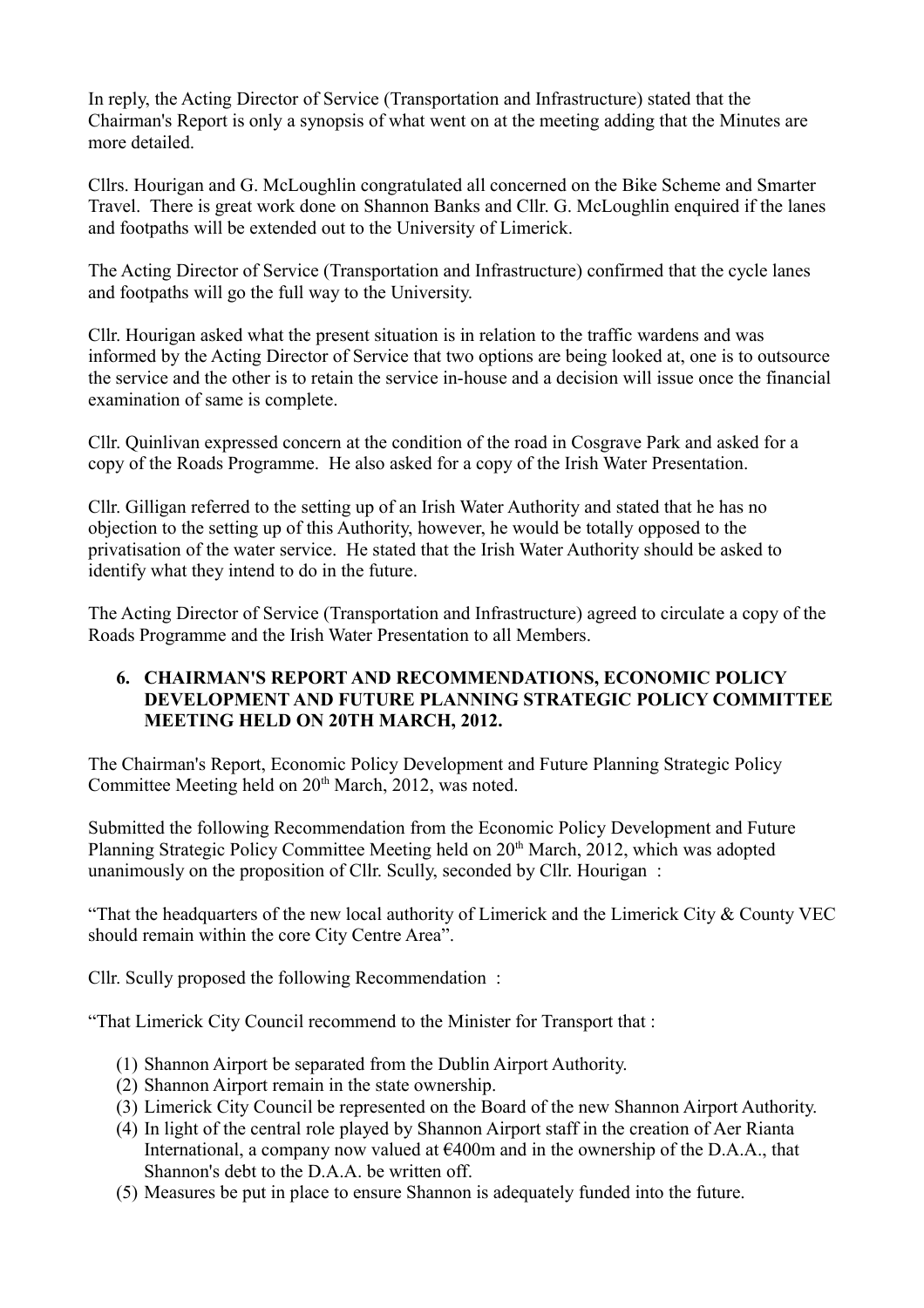(6) The interests of existing staff members at Shannon Airport be legally protected during any transition".

This recommendation was seconded by Cllr. Hourigan and unanimously agreed.

Cllr. J. Leddin said Shannon Airport is a very important infrastructure which is vital for the economic development of this region and needs to be separated from Dublin Airport Authority but it is important to take into consideration the considerable debt which Shannon Airport has. A new agency needs to be formed if separating from the D.A.A. Shannon Airport has huge opportunities and potential and said the above proposal should be forwarded to Minister Varadkar and that a meeting be organised between the Mayor, City Manager and relevant Director of Service to put together such submission.

Cllr. Scully wished to place on record his appreciation for the staff and students of the University of Limerick who are undertaking an engagement exercise with the business community and community groups in relation to the City Centre Review.

Cllr. K. Leddin referred to the public consultations being carried out in relation to the City Centre Review on 31<sup>st</sup> March, 2012 in the Milk Market and the Crescent Shopping Centre and suggested that it be carried out also outside Brown Thomas or some other central location in the city centre.

Cllr. Shortt welcomed the review of the Casual Trading Bye Laws and enquired how long this review will take. He referred to the streets surrounding the Milk Market which are very important to the whole market, however, problems are being experienced there with traffic and parking. The review will deal with this problem and help the whole area operate more efficiently. He said the public should be asked to make submissions also.

Cllr. J. Leddin asked that a copy of the existing Casual Trading Bye Laws be circulated to all Members. Residents in the Market area should also be included in the review of the Bye Laws and casual trading should be extended to other areas of the city.

Cllr. Quinlivan also welcomed the review of the Casual Trading Bye Laws and said there are issues in relation to casual trading surrounding Thomond Park on match days which are causing a lot of concern to residents in the vicinity of the Park and expressed hope that the review will also deal with these problems.

The Director of Service agreed to circulate a copy of Issues Paper and copy of existing Casual Trading Bye Laws to all Members. She said it is hoped to have the new Bye Laws in place for the Autumn.

Cllr. J. Leddin enquired if there has been any progress on the Opera Centre site and the possibility of opening up some of the ground floor units to encourage economic activity.

In reply, the Director of Service (Regeneration) stated that he is working closely with the Department of Environment, Community and Local Government to get the best use for the Opera Centre site for the benefit of the city. Every effort is being made to encourage the use of the ground floor units in the interim.

Cllr. O'Hanlon congratulated all involved in the organisation of the St. Patrick's Day and Band Parades. Both are very important for the economy of the city and he acknowledged the hard work which went into same.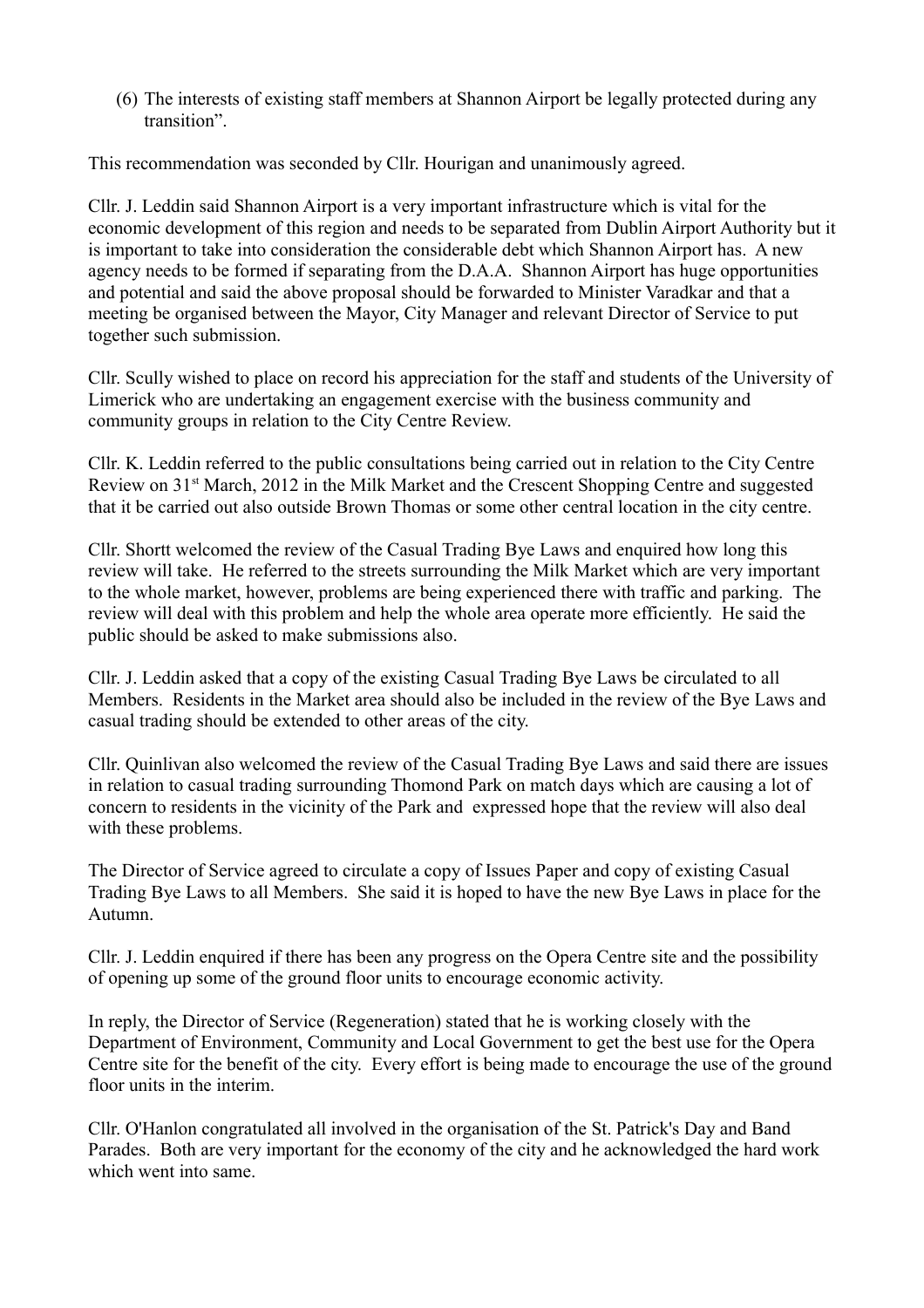Item No. 17 was taken at this stage.

## **17. NOTICE OF MOTION**

Submitted the following Notice of Motion, due notice of which was given :

"Limerick City Council is opposed to the imposition of the Household Tax.

This Council calls on the Government to rethink the  $\epsilon$ 100 charge because it is an unfair tax which takes no consideration of a person's income or ability to pay".

> Signed : Cllr. Maurice Quinlivan Cllr. John Gilligan

Cllr. Quinlivan proposed the motion. He welcomed and thanked the members of the public who had attended the meeting to demonstrate their opposition to this tax.

He said the motion should have been on the agenda for the February monthly meeting when it was first submitted. He wanted to know who had requested the legal opinion in the first instance, the cost of it and whether a surcharge would be applicable. He said the tax is unfair as it does not take ability to pay into consideration. He advised that recent surveys had concluded that a significant number of Irish people are not in a position to pay this tax. He said the money raised will not be used to fund local services but to pay back bank debt. In his opinion, the tax should be scrapped and the local government fund restored. He concluded by requesting support from Councillors to scrap this unfair tax.

Cllr. Gilligan seconded the motion. He also welcomed the members of the public present opposing the tax. He said that the motion was not illegal but it may have been uncomfortable for some. He said it will not bring any additional finance to local government.

Cllr. O'Hanlon spoke of the unfair nature of the tax. He referred to the confusion regarding the methods of payment and said if this is a local tax then local people should have a role in how it is levied and how much is levied. The deadline of next Saturday for payment is unworkable.

The City Manager referred to the role of the Corporate Policy Group in the matter of the legal opinion. He quoted from Section 133 (5) (a) of the Local Government Act 2001 which stated "The Policy Group may request the Manager to provide a report to the Policy Group on any matter or thing related to a function of the Local Authority and specified by the Policy Group". He said it was a valid request from the Corporate Policy Group and regarding cost, he did not have exact figures other than stating that it would be a minimum charge.

Cllr. Scully said he had problems with the motion on first viewing and still had problems with it following receipt of the legal opinion. The charge is not levied locally but is a national charge that has been legally introduced by Dail Eireann.

Cllr. Scully proposed an Amendment as follows :

"That Limerick City Council calls on the Government to replace the  $\epsilon$ 100 charge in 2013 with a progressive tax which takes into consideration a person's ability to pay".

The Amendment was seconded by Cllr. Hourigan.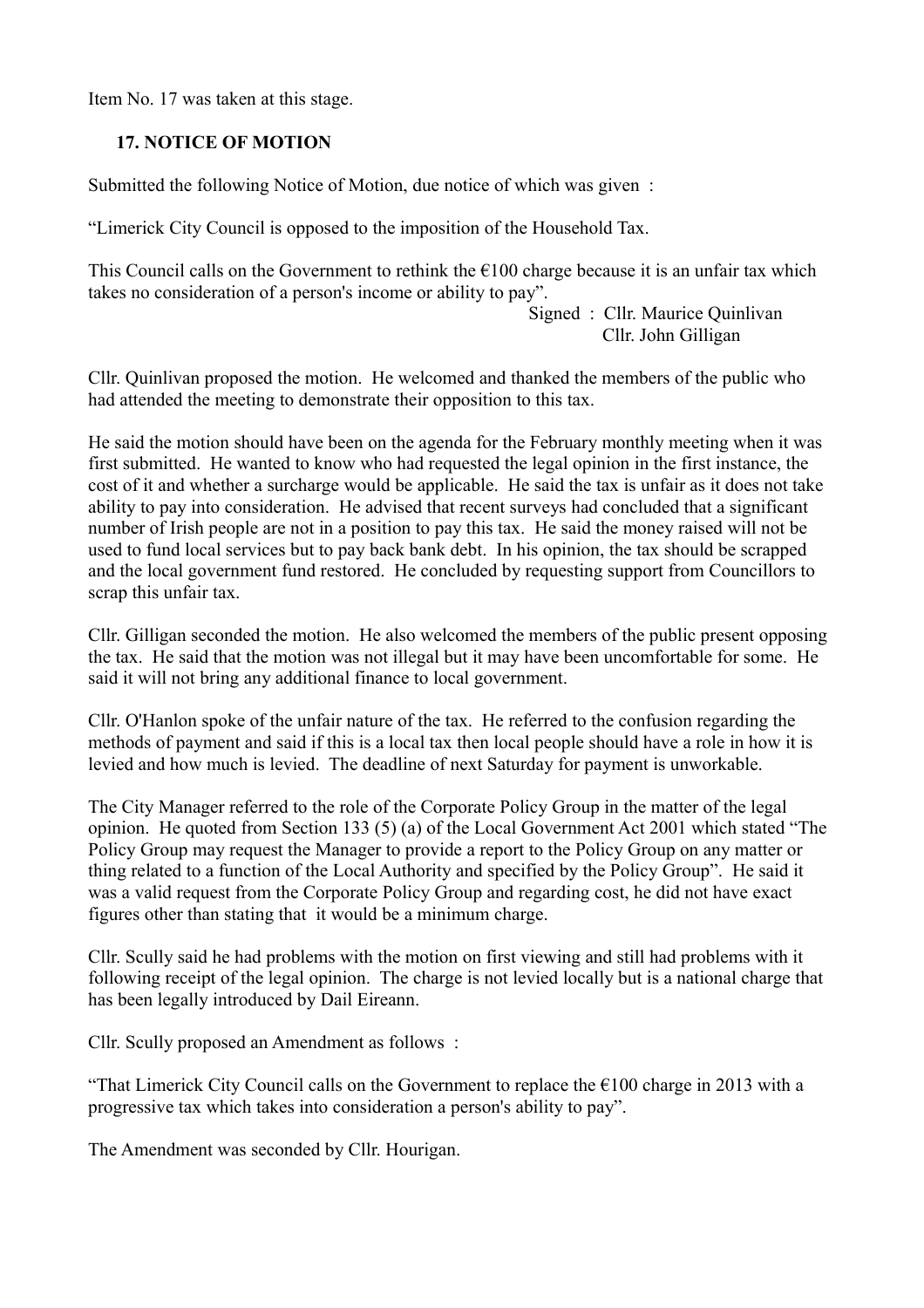As all Members were not in agreement, a Roll Call Vote was held which resulted as follows :

FOR THE AMENDMENT His Worship the Mayor, Cllr. Long, Cllr. Fahy, Cllr. Hourigan, Cllr. Hurley, Cllr. J. Leddin, Cllr. McCarthy, Cllr. G. McLoughlin, Cllr. O. McLoughlin, Cllr. Scully and Cllr Shortt (10)

AGAINST THE AMENDMENT Cllr. Kiely, Cllr. K. Leddin, Cllr. O'Hanlon and Cllr. Quinlivan (4)

Cllr. Gilligan stated that he was refusing to vote on the motion but was not abstaining.

As a result of the Roll Call Vote, the Amendment was carried.

Cllr. G. McLoughlin stated that, in future, where meetings are disrupted by people in the public gallery, then the meeting should be adjourned immediately.

His Worship the Mayor, Cllr. Long said he was deeply disturbed with the scenes in the Council Chamber and that if it occurs in the future he will ensure that discussion on such matters are held in committee.

# **7. CORRESPONDENCE**

Submitted list of tenders opened in respect of the following :

Waste Disposal and Recovery from Park Road Recycling. Topographical Survey for Harveys Quay Site. Site Investigation for Harveys Quay. Weed Spraying Contract 2012/2013.

# **8. PARTICIPATION BY MEMBERS AT CONFERENCES**

It was proposed by Cllr. Hourigan, seconded by Cllr. Kiely and unanimously agreed to approve participation by Members at the following conferences :

Launch of 'Monitoring Integration in Dublin' and workshops on integration in employment, integration in education, social inclusion and civic and political participation Held in Woodquay Venue, Dublin 27<sup>th</sup> March, 2012 Estimated Travel and Subsistence :  $\epsilon$ 340.54 Conference Fee : Nil

Seminar organised by Amnesty International Ireland and the Centre for Disability Law and Policy, NUI Galway 'Looking globally, legislating locally: the Irish legal Capacity Bill' Held in The Radisson Blue Royal Hotel, Golden Lane, Dublin 2. 3 rd April, 2012 Estimated Travel and Subsistence : €340.54 Conference Fee : Nil

Nuclear Free Local Authorities Seminar 'Nuclear Developments across the Irish sea and Sustainable Energy Communities in Ireland' Held in Dundalk Town Hall, Dundalk, Co. Louth 20th April, 2012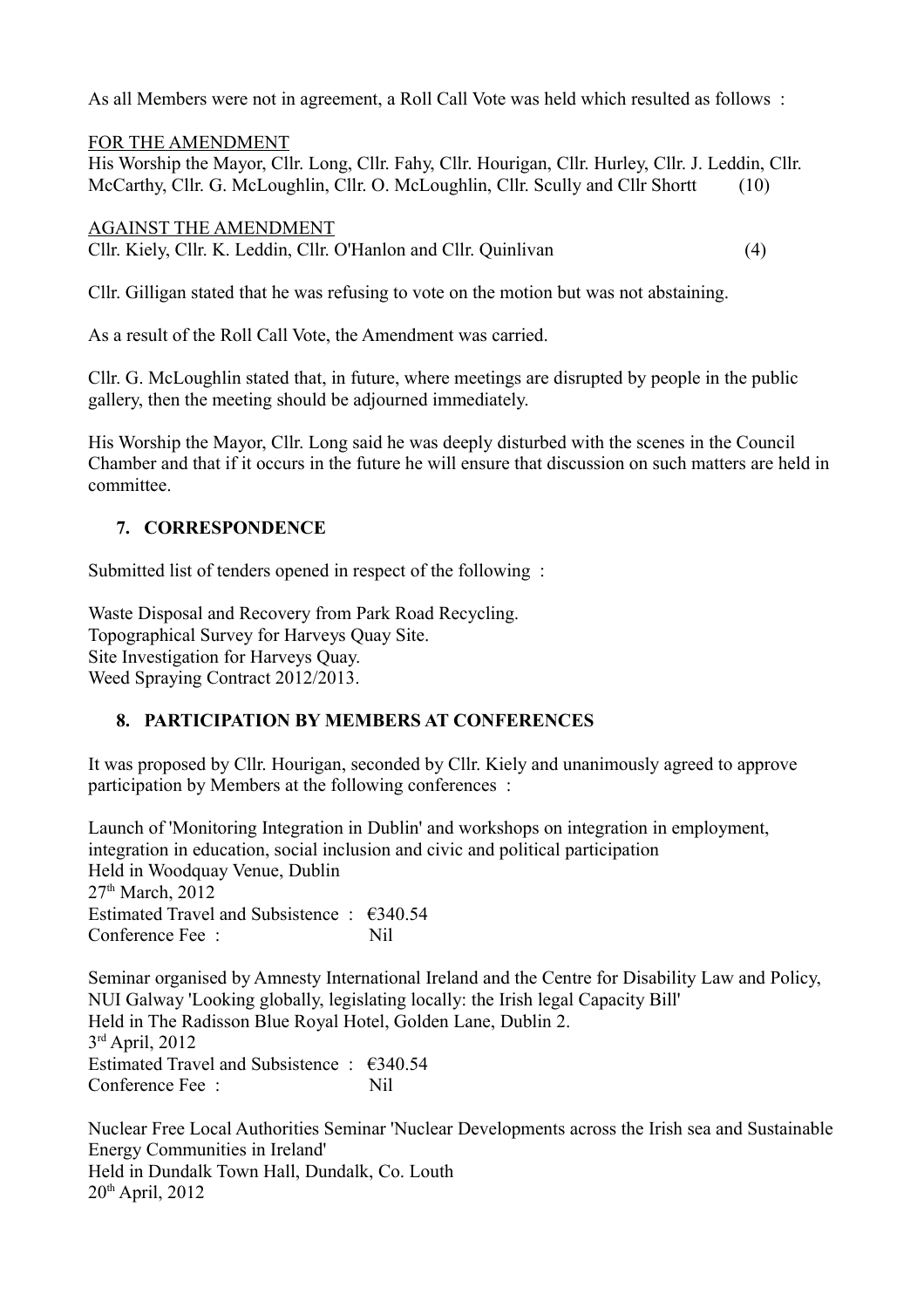Estimated Travel and Subsistence :  $\epsilon$ 439.78 Conference Fee : Nil

Conference organised by TGR Seminars entitled 'The EPA Urban Water Discharges Report' Held in Kilmurry Lodge Hotel, Kilmurry, Limerick  $20^{th}$  -  $22^{nd}$  April,  $2012$ Estimated Travel and Subsistence : Nil Conference Fee  $\cdot$   $\epsilon$  145.00

Irish Planning Institute National Planning Conference 2012 entitled 'Planning to lead the way: embracing challenges and creating opportunities' Held in Kilkenny Ormonde Hotel, Ormonde Street, Kilkenny  $26^{th}$  -  $27^{th}$  April, 2012 Estimated Travel and Subsistence :  $\epsilon$ 364.47 Conference Fee :  $6490.00$  (One Day Rate  $6260.00$ )

Listowel Annual Conference 'The economic potential for arts and cultural tourism' Held in St. John's Theatre and Arts Centre, Listowel, Co. Kerry  $26^{th}$  -  $27^{th}$  April, 2012 Estimated Travel and Subsistence :  $\epsilon$ 197.60 Conference Fee :  $\epsilon$  150.00

Sheehy Skeffington School 'Putting human rights at the heart of the good society' Held in Liberty Hall, Dublin 28th April, 2012 Estimated Travel and Subsistence : €340.54 Conference Fee : Nil

BMW Regional Assembly Annual Conference 'Renewable Energy – Revitalising Ireland's Regions' Held in TF Royal Hotel, Castlebar, Co. Mayo 30th April, 2012 Estimated Travel and Subsistence :  $\epsilon$ 316.92 Conference Fee : Nil

### **STANDING ORDERS**

Standing Orders were suspended for fifteen minutes on the proposition of Cllr. Scully, seconded by Cllr. Kiely.

### **9 (a) FINANCIAL STATEMENT**

Submitted Financial Statement for the month of February, 2012, which was adopted unanimously on the proposition of Cllr. Scully, seconded by Cllr. Kiely.

### **9 (b) UNAUDITED ANNUAL FINANCIAL STATEMENT FOR YEAR ENDED 31ST DECEMBER, 2011**

The Acting Head of Finance made a detailed presentation to the Members on the Council's current finances in terms of the following :

- National financial environment and the impact locally
- Local and national income sources and trends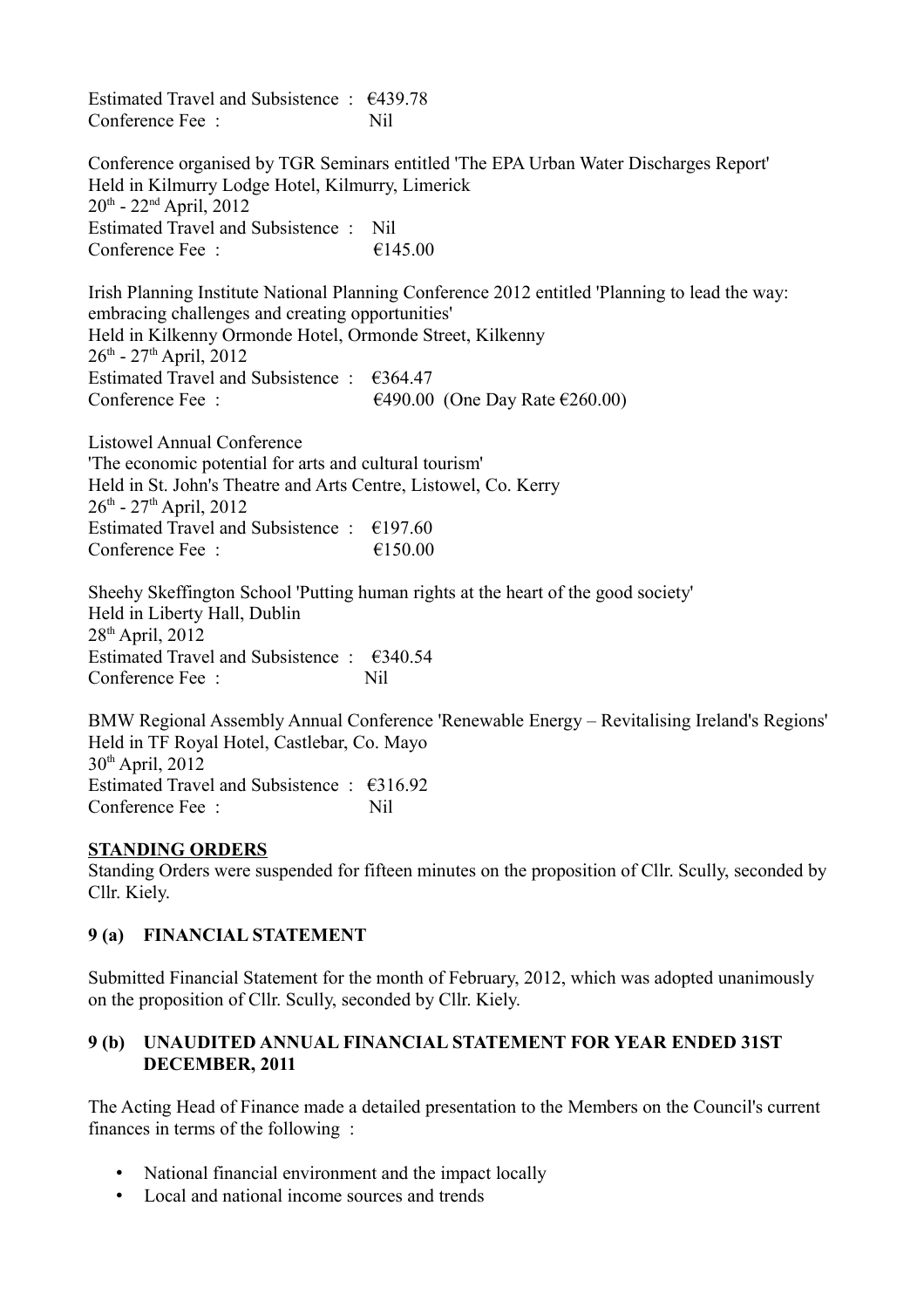- Expenditure details and trends
- Summary details on the unaudited Annual Financial Statement 2011

It was proposed by Cllr. Scully, seconded by Cllr. Kiely and unanimously agreed to approve unaudited Annual Financial Statement for year ended 31<sup>st</sup> December, 2011.

Cllr. Hurley noted a typographical error in the accompanying report to the Annual Financial Statement 2011.

Cllr. Scully paid tribute to the work done in maintaining a positive accounting position despite the difficult external environment.

# **9 (c) SETTING ASIDE OF TRANSFERS TO THE CAPITAL ACCOUNT**

It was proposed by Cllr. Scully, seconded by Cllr. Kiely and unanimously agreed to approve the setting aside of transfers to the Capital Account (as per report attached to Council Agenda) to specific ring fenced reserves in line with the provisions of the Local Authority Accounting in Ireland Code of Practice and Accounting Regulations.

# **9 (d) OVER EXPENDITURE FOR YEAR ENDED 31ST DECEMBER, 2011**

It was proposed by Cllr. Scully, seconded by Cllr. Kiely and unanimously agreed to approve the over expenditure for year ended 31st December, 2011.

## **9 (e) LOCAL GOVERNMENT AUDITOR'S REPORT ON ANNUAL FINANCIAL STATEMENT FOR YEAR ENDED 31ST DECEMBER, 2010, INCLUDING THE AUDITED ANNUAL FINANCIAL STATEMENT FOR YEAR ENDED 31ST DECEMBER, 2010**

The Local Government Auditor's Report on Annual Financial Statement for year ended 31<sup>st</sup> December, 2010, including the Audited Annual Financial Statement for year ended 31<sup>st</sup> December, 2010, was noted.

## **10. RESPONSE TO CORRESPONDENCE RECEIVED FROM THE OFFICE OF THE ATTORNEY GENERAL IN CONNECTION WITH THE PROPOSED FORTHCOMING STATUTE LAW REVISION BILL 2011**

It was proposed by Cllr. Gilligan, seconded by Cllr. J. Leddin and unanimously agreed to approve response, as circulated to Members, to correspondence received from the Office of the Attorney General in connection with the proposed forthcoming Statute Law Revision Bill 2011.

# **11. LIMERICK CITY COUNCIL CEMETERY BYE LAWS**

Cllr. J. Leddin raised an issue with the proposed transfer of ownership of certain graves back to Council, after a specified period, that were no longer being maintained by the family.

It was agreed to defer consideration of the Limerick City Council Cemetery Bye Laws to a future meeting to allow further review on the specific matter raised by Cllr. J. Leddin.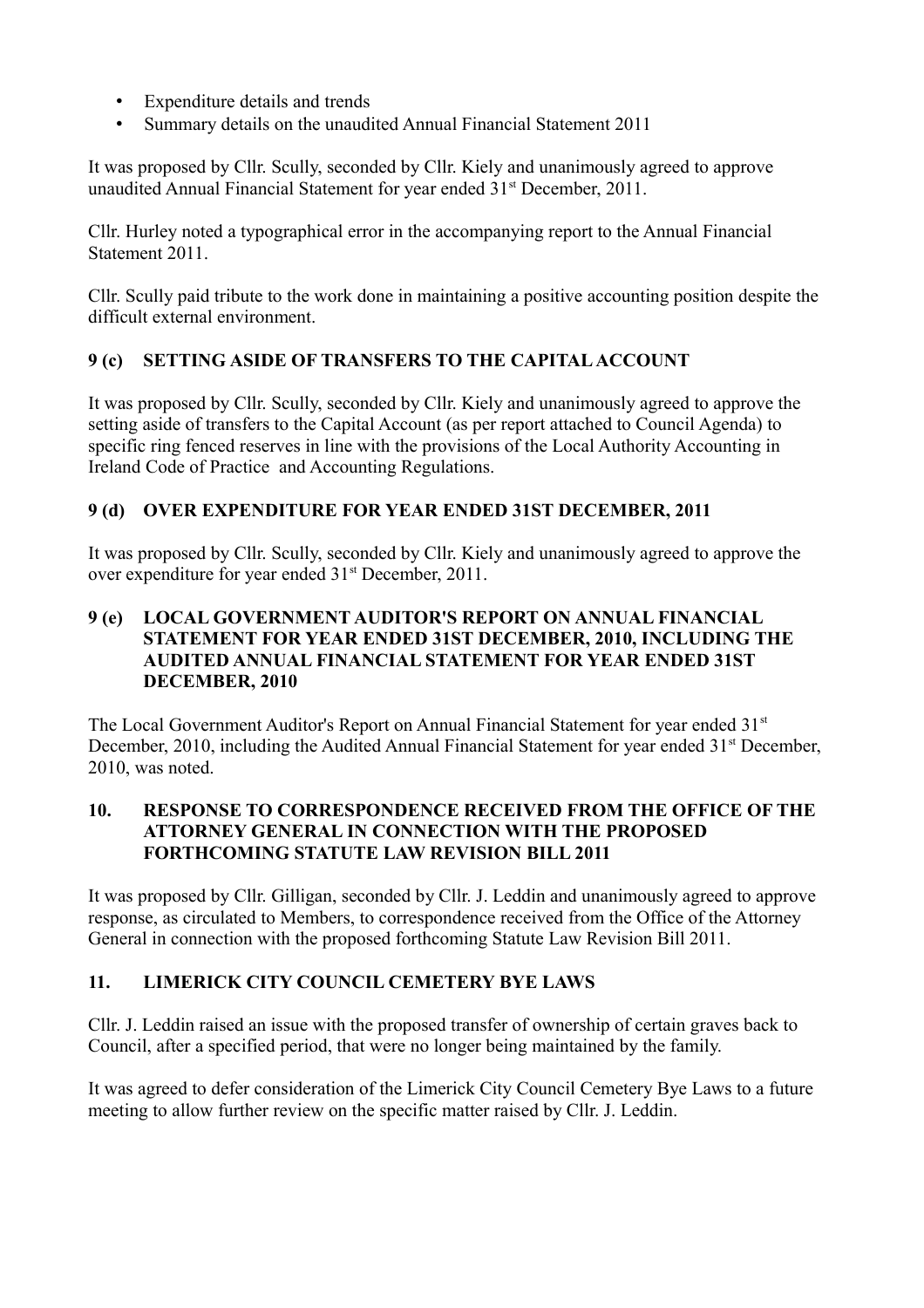### **12. PRESENTATION AND COLLECTION OF HOUSEHOLD WASTE AND COMMERCIAL WASTE BYE LAWS (AS AMENDED) 2012.**

It was proposed by Cllr. Scully, seconded by Cllr. Hourigan and unanimously agreed to approve Presentation and Collection of Household Waste and Commercial Waste Bye Laws (as amended) 2012 which will come into affect on  $7<sup>th</sup>$  May, 2012.

Cllr. J. Leddin referred to the amount of waste being dumped in boarded up houses.

Cllr. G. McLoughlin requested that a clean up be organised for St. Mary's Park.

In reply, the Director of Service (Environment and Planning) agreed to assess and review this matter.

# **13. PLANNING PROPOSALS AND DECISIONS**

The Meeting noted the list of Planning Proposals under consideration at 16<sup>th</sup> March, 2012 and Decisions taken from  $20<sup>th</sup>$  February,  $2012$  to  $16<sup>th</sup>$  March,  $2012$ .

## **14. MANAGER'S REPORT DATED 29TH FEBRUARY, 2012**

It was proposed by Cllr. Shortt, seconded by Cllr. J. Leddin and unanimously agreed to approve Manager's Report dated 29<sup>th</sup> February, 2012 :

"Phased repair and restoration of the bandstand. Refurbishment works will include new roof covering to match original, replacement of cast iron roof finials and barge, new roof drainage, repair of limestone kerbs, renewal of concrete floor with new ramped limestone pavement to improve access and rainwater drainage and provision of electrical services and lighting for use by performers at The Peoples Park, Limerick. This is a protected structure Ref. No. RPS316" (C11/7)

### **15. NOTICE OF MOTION**

Submitted the following Notice of Motion, due notice of which was given, which was proposed by Cllr. G. McLoughlin :

"The establishing of a new ethos in Limerick City Hall around procurement is recommended. New guidelines for all contracts to be reconsidered in line with the published guidelines from the EU (see October 2010 article entitled 'Buying Social'). This should be done to ensure that there is more social currency and employment in the regeneration areas". Signed : Cllr. Gerry McLoughlin

It was agreed that the City Council would arrange a presentation to the Members at a future Council Meeting on how social requirements can be incorporated into procurement in accordance with EU Guidelines.

### **16. NOTICE OF MOTION**

Submitted the following Notice of Motion, due notice of which was given, which was referred to the Transportation and Infrastructure Strategic Policy Committee :

"Reduce speed limits in all housing estates to 30KPH". Signed : Cllr. Gerry McLoughlin